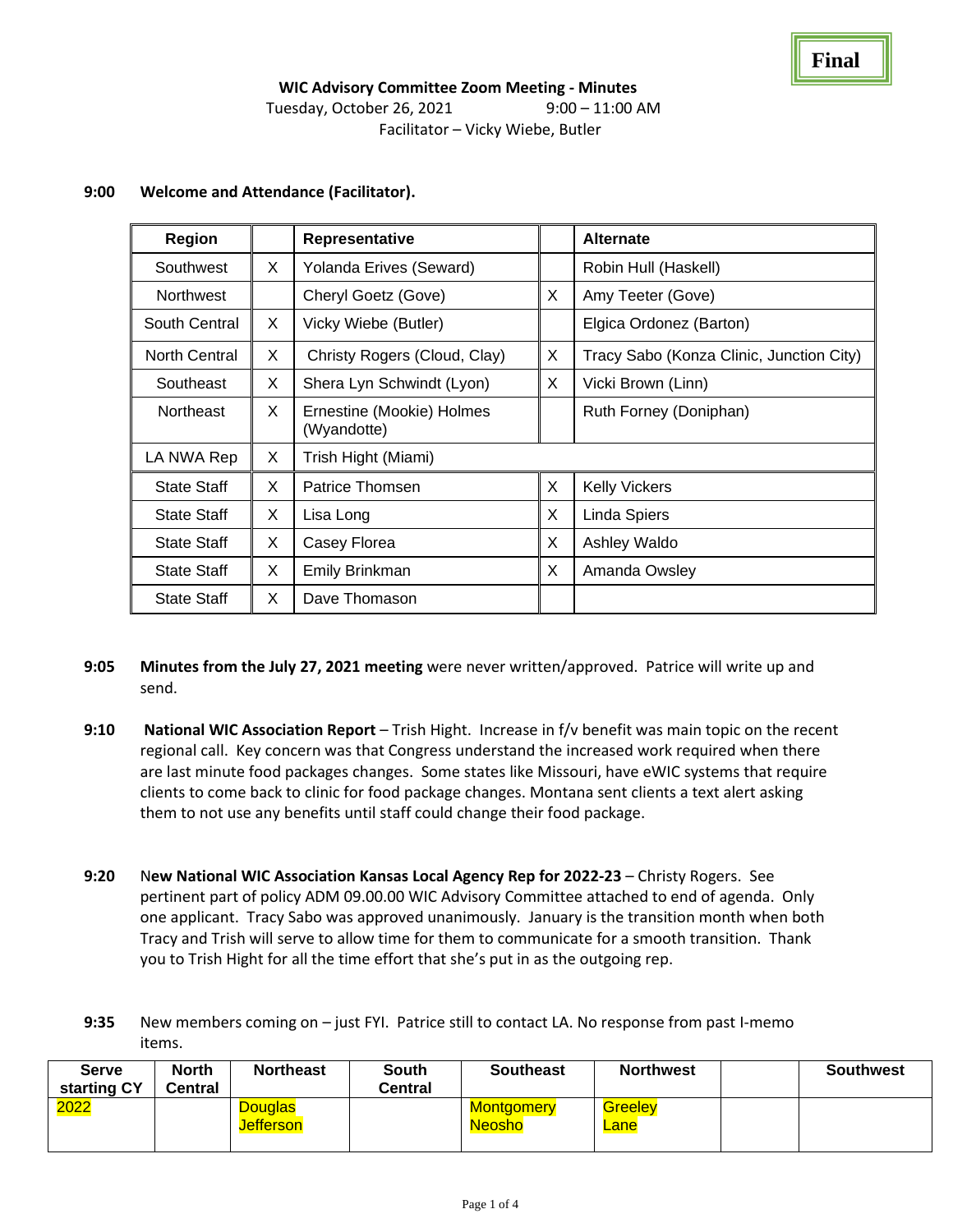- **9:40 Text messages that are sent automatically through KWIC. It is a problem that the wording says to come to the clinic when the appointment is remote. Can it be changed?** Note by Patrice – This will continue to be an issue after Covid waivers end because we'll still allow remote secondary nutrition education.
- Dave reported that the state is in conversation with CQuest about changing the language for the appointment reminders to be something to state that clients should check with the clinic to determine if the appointment is on-site or remote. Waiting to hear back from CQuest to learn if this is an easy change or not. Our current functionality relates to appointment reminders, with generic language. Does not allow for mass notification texts. For a longer range solution, there are several companies that offer other communication solutions. Would take state staff time, money to investigate, determine a solution outside of CQuest contract/functionality.
- Mookie reported that Wyandotte clerks used to make many reminder calls, but people don't answer phone calls but will read a text. They have a generic text using Google Voice (?). Working from home, using personal cell phones and Appointment Book. Report back to Mookie (clerk supervisor) how many they send each day.
- Tracy Sabo reported their clinic uses Google Voice to text because of the same issue clients will read and respond to texts, but not phone calls. They use the computer app, not phone. Free and can save texts. Can also use Google Translate to translate a text before sending.
- Tracy and Mookie will send info to Patrice what and how they are using.
- **9:50 Potential Abbott formula supply issues (especially rebate/contract - Similac "family"). Refer to item in October I-Memo. Have there been problems? (Report from Tracy Sabo).** Patrice/Ashley.
- Vicky reported major issues with Elecare. Tracy got a report from a client last week and went to store the next day. Entire shelf of Similac Advance empty but they had some in back to re-stock. Kelly reported the last time she was in Walmart, the formula stock was low.
- Recently the State Agency received info from Abbott about possible supply problems, including our rebate formulas. See October I-Memo just sent by SA. Dave reported that some stores are not stocking shelves, but keeping stock in back. Some might be limiting to a small number of cans at a time. The State Agency is working to understand the current situation and will develop guidance to send out for local staff, stores, clients.
- Please keep the SA informed about what you learn about your local situation.
- **10:00 Fruit/Vegetable Cash Value Benefit (CVB) and recent solution to auto void/batch issue**. Patrice, Dave.
- The State Agency appreciates the extensive amount of extra work being done by local staff. Some of the issues from the void, and then batch issue process resulted from doing it late in October but still for all the FUD in October. We will be working with CQuest to do the November run at the end of October, so some issues will not reoccur.

Tracy Sabo reported an issue that the Help Desk could resolve.

### **10:10 Director's Update, including KWIC** – Dave Thomason

There are pending changes to the food package, unrelated to COVID and increased cash value benefits. Might be some time, but state directors are encouraging release soon.

The contract for KWIC Management (currently held by CQuest) has been up for re-bid, which is a long and extensive process. Should have an announcement in about 30 days.

### **10:30 Round Table Discussion** –All.

• **Questions sent from Virginia Soukup, Saline:**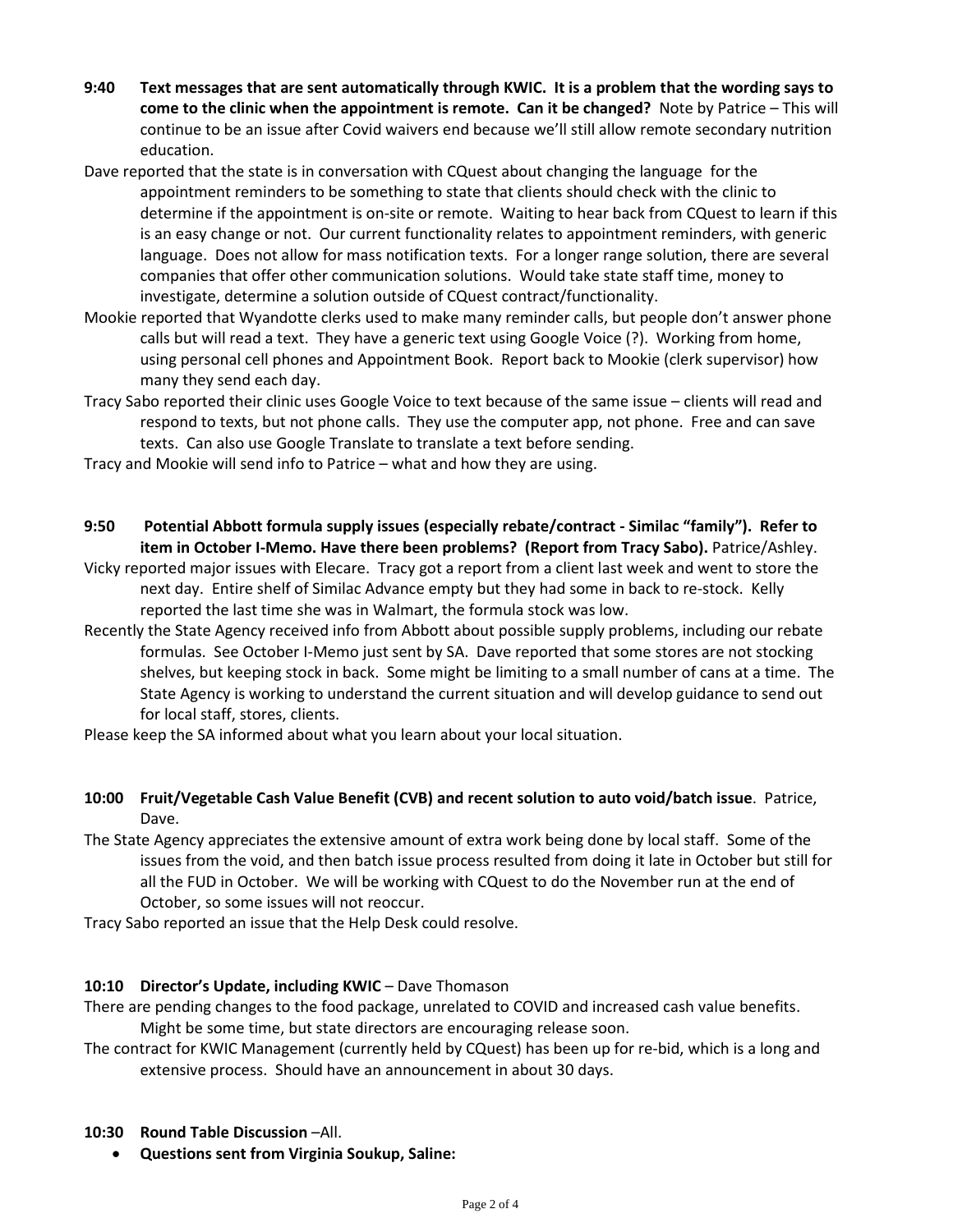- o **Unsigned Paperwork from past two years –** Do we need to keep for future Management Evaluations or shred? Answer: If the documents are from 100% remote services – can shred. Normal policy is in effect for on-site services, e.g. A client was served in clinic and staff forgot to have her sign for her eWIC card.
- o **Will the "Diet" (for diet questionnaire) box on the Appointment Book go away after January?** Answer: Thank you for asking because it is something we forgot about. We will submit a change request, but it will be a long time, like more than a year. So just be sure to train staff not to check the box on the appointment book so diet questionnaire is not included on the appointment letter list of things to bring.
- Mookie Known issue when an active client with all proofs add a family member who needs proof of address. Makes existing family member have "needed proof" for address and unable to issue more than 1 month of benefits for that family member too, not just the newly added family member that was actually missing the proof. Lisa Medrow had said it would be fixed. **Answer: Patrice will** look at the list of fixes for Version 4.7 to be released in Spring 2022.
- Yolanda Error in which Appointment Letters list all family members, including inactive. Answer: Should have been corrected in a "hot fix" pushed out Friday night, Oct. 22. Let us know if still a problem.
- Vicky No Show Letter that prints on 2 pages now. Answer: Unfortunatly that will continue because the long non-discrimination statement must be in the same size font as the letter. We suggest that you try to get them to print 2 sided.
- Tracy Are there any reports that provide email addresses so that we don't have to cut and paste from KWIC? Suggestion to add onto the Guided Ad Hoc – Cert Guide report. Answer: Good idea. Patrice will write up as a Change Request for KWIC, but the likelihood of it getting done is low – even as soon as a year and a half. In the meantime, if you have a special request, agencies can ask for a work order to be done for a special report from CQuest.

### **Reminder of Future Conference calls/Facilitators** (Facilitator)

All Tuesday, 9:00 – 11:00 AM

• 1/25/2022 – Mookie Holmes, Wyandotte

**Adjourn by 11:00** (Facilitator)

# **Info about the Kansas LA National WIC Association (NWA) Representative from policy [ADM 09.00.00 WIC Advisory Committee,](http://www.kansaswic.org/manual/ADM_09_00_00_WIC_Advisory_Committee.pdf) page 4**

- 4. The LA National WIC Association (NWA) Representative
	- a. Is elected in odd Calendar Years (CY) from nominations solicited from each LA. All nominees must be employed by a LA who is a duespaying member of NWA.
		- State Agency will initiate a call for nominations for LA NWA Representative by August of the odd CYs.